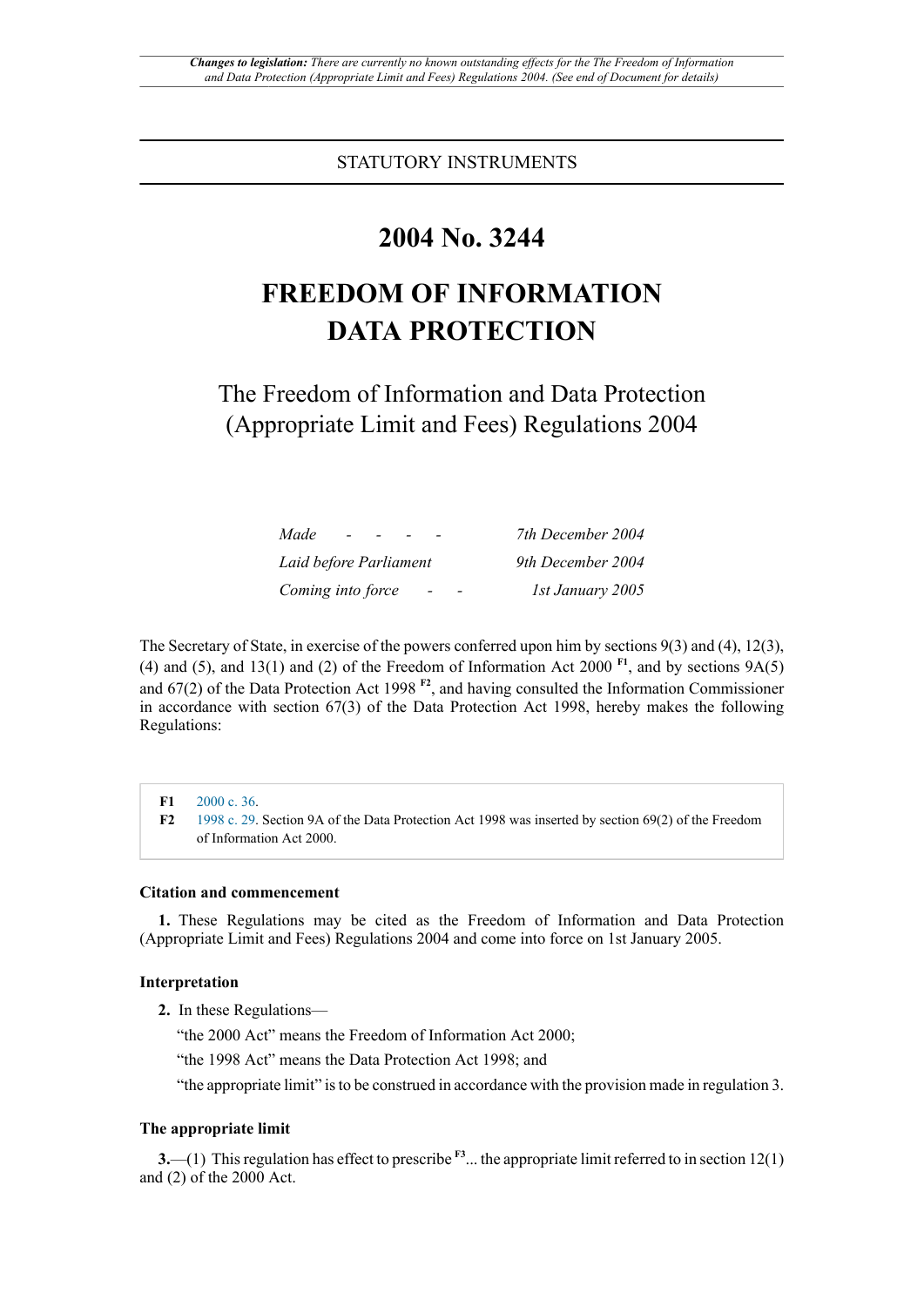(2) In the case of a public authority which is listed in Part I of Schedule 1 to the 2000 Act, the appropriate limit is £600.

(3) In the case of any other public authority, the appropriate limit is £450.

<span id="page-1-0"></span>**[F3](#page-0-4)** Words in [reg. 3\(1\)](http://www.legislation.gov.uk/id/uksi/2004/3244/regulation/3/1) omitted (25.5.2018) by virtue of [Data Protection Act 2018 \(c. 12\)](http://www.legislation.gov.uk/id/ukpga/2018/12), [s. 212\(1\),](http://www.legislation.gov.uk/id/ukpga/2018/12/section/212/1) **[Sch.](http://www.legislation.gov.uk/id/ukpga/2018/12/schedule/19/paragraph/304) [19 para. 304](http://www.legislation.gov.uk/id/ukpga/2018/12/schedule/19/paragraph/304)** (with ss. [117](http://www.legislation.gov.uk/id/ukpga/2018/12/section/117), [209](http://www.legislation.gov.uk/id/ukpga/2018/12/section/209), [210](http://www.legislation.gov.uk/id/ukpga/2018/12/section/210), [Sch. 20 para. 2](http://www.legislation.gov.uk/id/ukpga/2018/12/schedule/20/paragraph/2)); [S.I. 2018/625,](http://www.legislation.gov.uk/id/uksi/2018/625) [reg. 2\(1\)\(g\)](http://www.legislation.gov.uk/id/uksi/2018/625/regulation/2/1/g)

#### **Estimating the cost of complying with a request – general**

**4.**—(1) This regulation has effect in any case in which a public authority proposes to estimate whether the cost of complying with a relevant request would exceed the appropriate limit.

(2) A relevant request is any request to the extent that it is a request–

- <span id="page-1-2"></span>(a) for unstructured personal data within the meaning of section 9A(1) of the 1998 Act **[F4](#page-1-1)**, and to which section 7(1) of that Act would, apart from the appropriate limit, to any extent apply, or
- (b) information to which section  $1(1)$  of the 2000 Act would, apart from the appropriate limit, to any extent apply.

(3) In a case in which this regulation has effect, a public authority may, for the purpose of its estimate, take account only of the costs it reasonably expects to incur in relation to the request in–

- (a) determining whether it holds the information,
- (b) locating the information, or a document which may contain the information,
- (c) retrieving the information, or a document which may contain the information, and
- (d) extracting the information from a document containing it.

(4) To the extent to which any of the costs which a public authority takes into account are attributable to the time which persons undertaking any of the activities mentioned in paragraph (3) on behalf of the authority are expected to spend on those activities, those costs are to be estimated at a rate of £25 per person per hour.

<span id="page-1-1"></span>**[F4](#page-1-2)** [Section 9A\(6\)](http://www.legislation.gov.uk/id/uksi/2004/3244/section/9A/6) of the Data Protection Act 1998 provides that any estimate of the appropriate limit for the purposes of that section must be made in accordance with regulations made under section 12(5) of the Freedom of Information Act 2000.

#### **Estimating the cost of complying with a request – aggregation of related requests**

**5.**—(1) In circumstances in which this regulation applies, where two or more requests for information to which section 1(1) of the 2000 Act would, apart from the appropriate limit, to any extent apply, are made to a public authority—

- (a) by one person, or
- (b) by different persons who appear to the public authority to be acting in concert or in pursuance of a campaign,

the estimated cost of complying with any of the requests is to be taken to be the total costs which may be taken into account by the authority, under regulation 4, of complying with all of them.

- (2) This regulation applies in circumstances in which–
	- (a) the two or more requests referred to in paragraph (1) relate, to any extent, to the same or similar information, and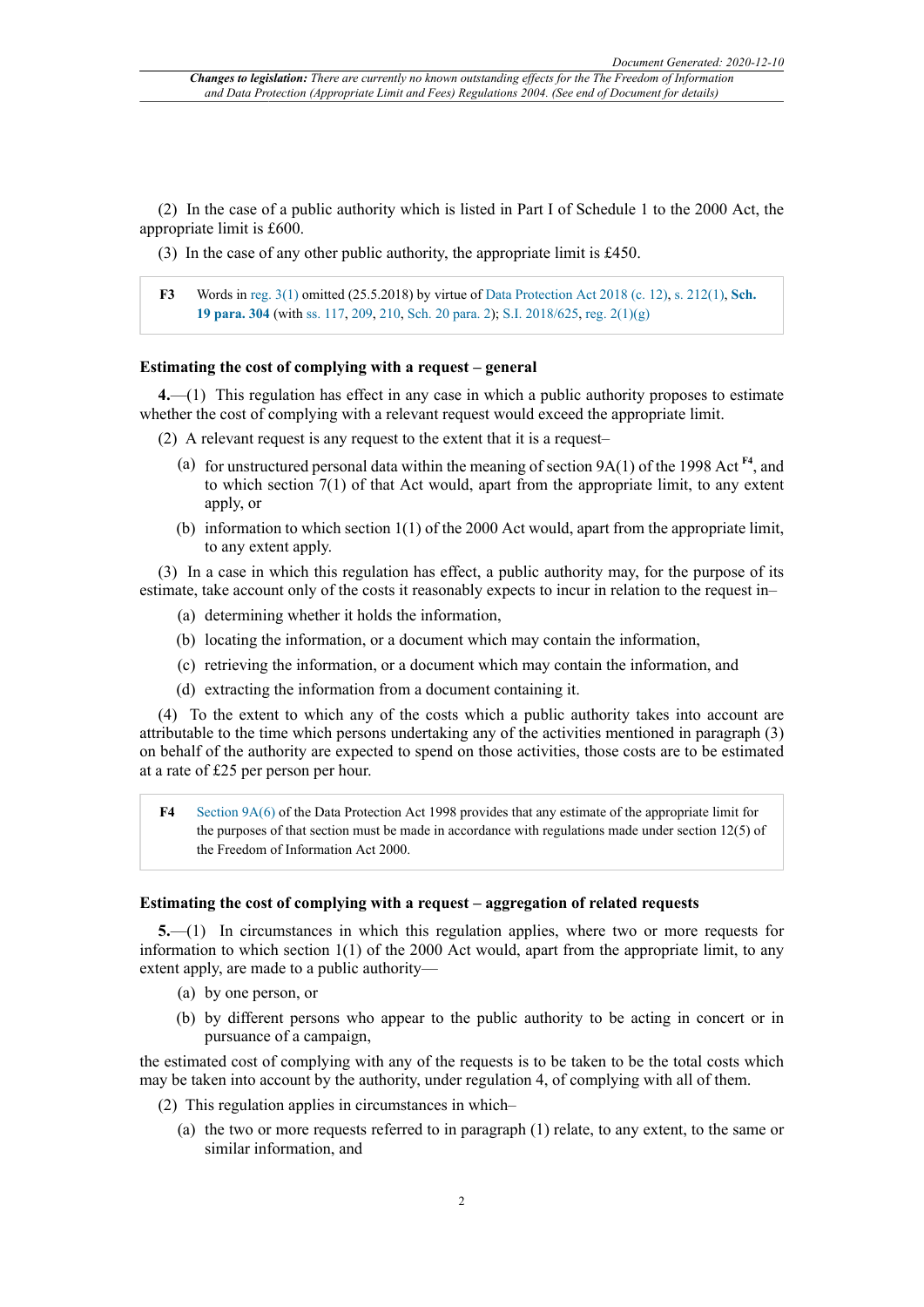(b) those requests are received by the public authority within any period of sixty consecutive working days.

<span id="page-2-1"></span>(3) In this regulation, "working day" means any day other than a Saturday, a Sunday, Christmas Day, Good Friday or a day which is a bank holiday under the Banking and Financial Dealings Act 1971 **[F5](#page-2-0)** in any part of the United Kingdom.

<span id="page-2-0"></span>**[F5](#page-2-1)** [1971 c. 80](http://www.legislation.gov.uk/id/ukpga/1971/80).

#### **Maximum fee for complying with section 1(1) of the 2000 Act**

**6.**—(1) Any fee to be charged under section 9 of the 2000 Act by a public authority to whom a request for information is made is not to exceed the maximum determined by the public authority in accordance with this regulation.

(2) Subject to paragraph (4), the maximum fee is a sum equivalent to the total costs the public authority reasonably expects to incur in relation to the request in–

- (a) informing the person making the request whether it holds the information, and
- (b) communicating the information to the person making the request.

(3) Costs which may be taken into account by a public authority for the purposes of this regulation include, but are not limited to, the costs of–

- (a) complying with any obligation under section  $11(1)$  of the 2000 Act as to the means or form of communicating the information,
- (b) reproducing any document containing the information, and
- (c) postage and other forms of transmitting the information.

(4) But a public authority may not take into account for the purposes of this regulation any costs which are attributable to the time which persons undertaking activities mentioned in paragraph (2) on behalf of the authority are expected to spend on those activities.

#### **Maximum fee for communication of information under section 13 of the 2000 Act**

**7.**—(1) Any fee to be charged under section 13 of the 2000 Act by a public authority to whom a request for information is made is not to exceed the maximum determined by a public authority in accordance with this regulation.

(2) The maximum fee is a sum equivalent to the total of—

- (a) the costs which the public authority may take into account under regulation 4 in relation to that request, and
- (b) the costs it reasonably expects to incur in relation to the request in—
	- (i) informing the person making the request whether it holds the information, and
	- (ii) communicating the information to the person making the request.

(3) But a public authority is to disregard, for the purposes of paragraph(2)(a), any costs which it may take into account under regulation 4 solely by virtue of the provision made by regulation 5.

(4) Costs which may be taken into account by a public authority for the purposes of paragraph (2) (b) include, but are not limited to, the costs of–

- (a) giving effect to any preference expressed by the person making the request as to the means or form of communicating the information,
- (b) reproducing any document containing the information, and
- (c) postage and other forms of transmitting the information.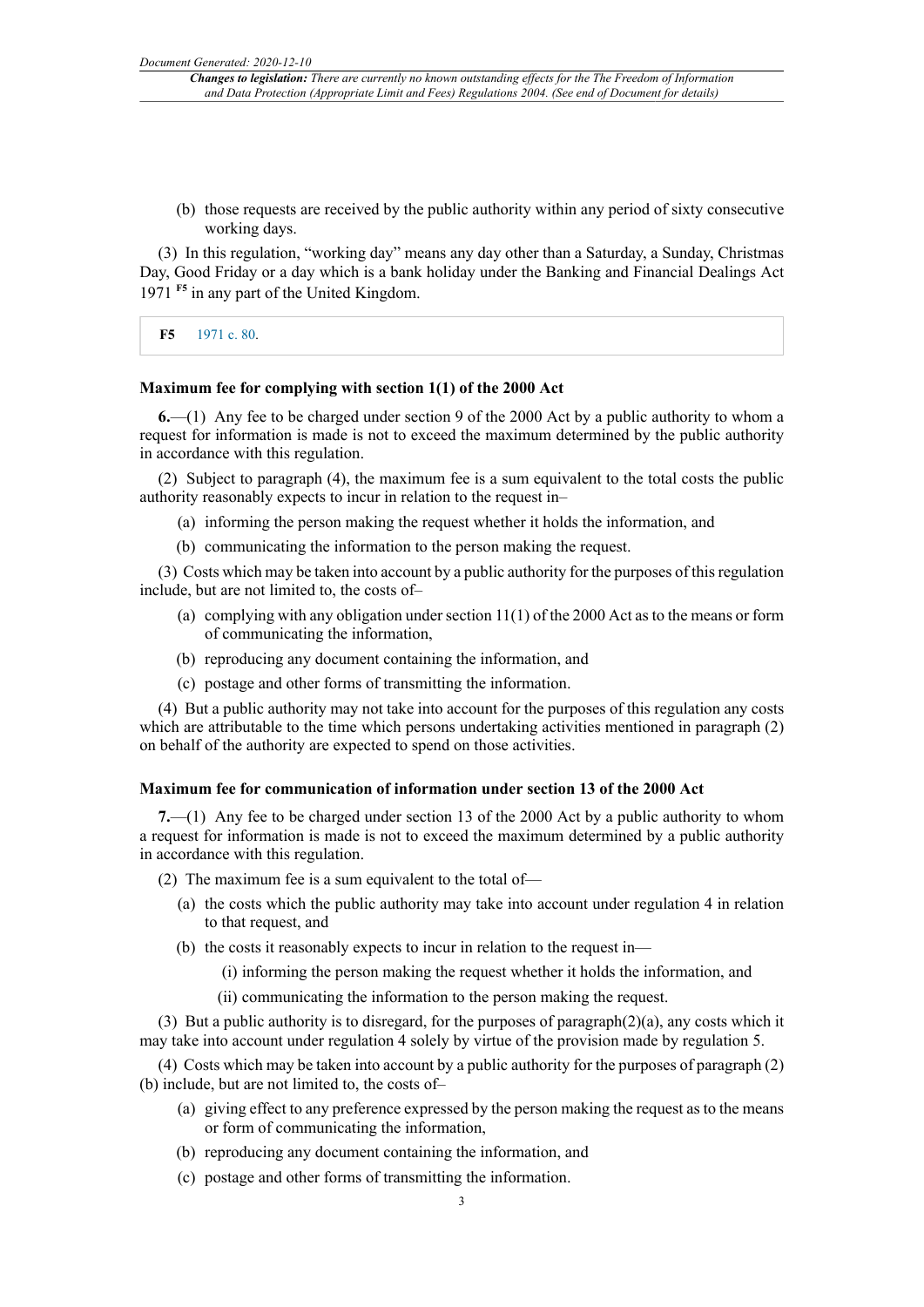(5) For the purposes of this regulation, the provision for the estimation of costs made by regulation 4(4) is to be taken to apply to the costs mentioned in paragraph (2)(b) as it does to the costs mentioned in regulation 4(3).

Signatory text

*Baroness C Ashton* Parliamentary Under Secretary of State Department for Constitutional Affairs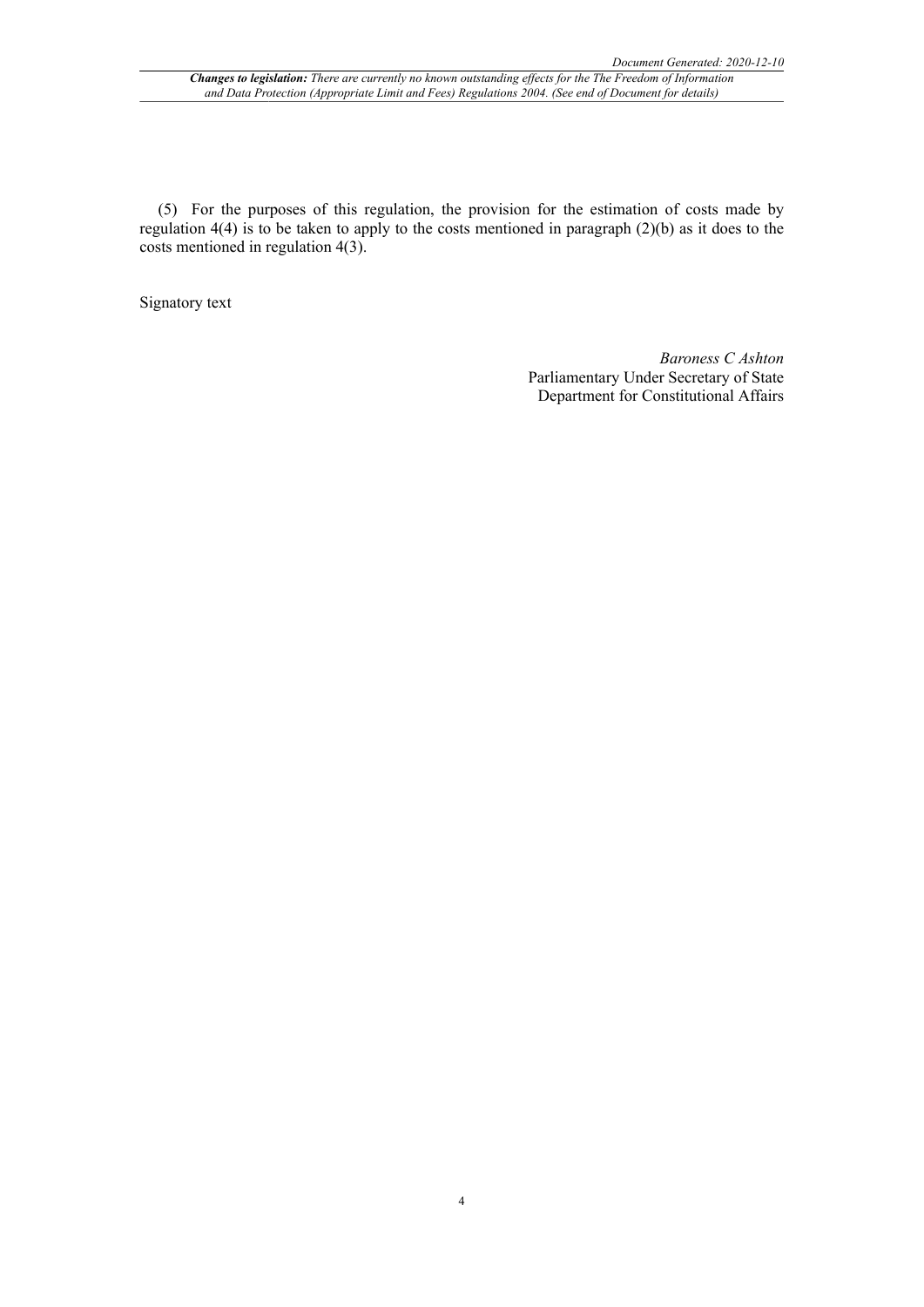#### **EXPLANATORY NOTE**

#### *(This note is not part of the Order)*

These Regulations prescribe "the appropriate amount" for the purposes of section 9A of the Data Protection Act 1998 and section 12 of the Freedom of Information Act 2000. If a public authority estimates that the cost of complying with a request for the information to which either of those provisions applies would exceed the appropriate amount, then the obligations which would otherwise be imposed by section 7 of the 1998 Act and section 1 of the 2000 Act in respect of such requests for information do not apply.

Regulation 3 prescribes an appropriate limit of £600 in the case of the public bodies listed in Part I of Schedule 1 to the 2000 Act (including government departments). An appropriate limit of £450 is prescribed in relation to all other public authorities.

Regulation 4 makes provision as to the costs to be estimated, and as to the manner in which they are to be estimated, for the purpose of estimating whether the cost of complying with a request would exceed the appropriate limit. The costs which may be taken into account are limited to those which the public authority reasonably expects to incur in undertaking certain specified activities in response to the request. Regulation 5 makes supplementary provision as to the estimation of costs in cases to which the 2000 Act applies. It provides that in relation to multiple requests which are related in specified ways by reference to those making the requests, the information to which the requests relate, and the timing of the requests, the estimated costs of complying with any single request is to be taken to be the aggregate estimated costs of complying with them all.

Regulation 6 makes provision as to the maximum fee that a public authority may specify in a fees notice under section 9 of the 2000 Act as a charge for complying with its duty under section 1(1) of the Act. The maximum is to be calculated by reference to specified limited aspects of the costs of informing the requester whether it holds the information and, if so, of communicating it to the requester.

Section 13 of the 2000 Act makes new provision for public authorities to be able to charge for the communication of information whose communication is not required because of the effect of the appropriate limit and is not otherwise required by law. Regulation 7 makes provision as to the maximum fee that a public authority may charge for the communication of information in the exercise of that power. The maximum is to be calculated by reference to the total costs which may be taken into account in estimating whether the cost of complying with the request would exceed the appropriate limit (excluding any costs "aggregated" from other requests), together with the full costs of informing the requester whether the information is held, and, if so, of communicating it to the requester.